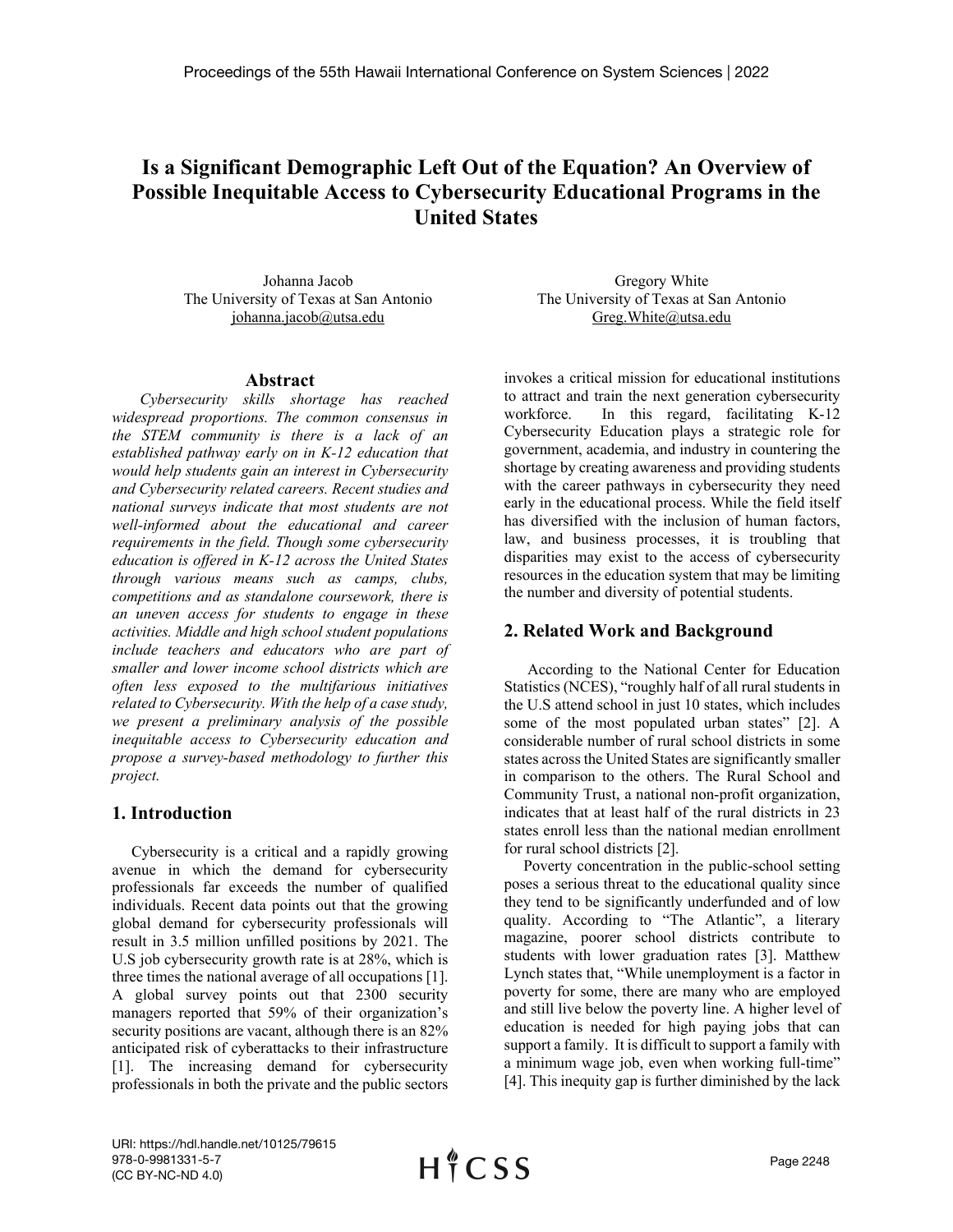of funding for school districts. Lack of funding translates to a lack of quality educational resources, high qualified teachers, strong STEM programs and extracurricular opportunities that can help improve low-income students' educational achievements. A new survey from CYBER.ORG, administered by the EdWeek Research Center, deeply examined this knowledge gap [5]. According to their study, "lower levels of knowledge are reported among classroom teachers, in public schools, and in communities without cybersecurity resources such as cybersecurity companies, organizations that employ cybersecurity specialists, and universities that offer cybersecurity programs and/or conduct cybersecurity research" [5]. This disparity leads to creation of "cybersecurity deserts". "Cybersecurity deserts are zones where there is a significant disparity of access to programs and opportunities according to the socio-economic status of the intended population. This skill gap poses serious implications for adopting informed and knowledgeable cybersafe practices, which include anti-spyware, password practices, adequate privacy and sharing configurations, theft detection and prevention, and behaviors specific to online safety" [5]. With the current and impending demand for Cybersecurity professionals, the pathway to enter the cyber workforce has been eased. With some demonstrated capability, certification or even participation in a bootcamp, one can get into an entrylevel job in Cybersecurity [6]. According to ZipRecruiter, "The average annual wage for an Entry Level Cyber Security Analyst in the United States is \$82,565 for a year" [7]. Additionally, access to Cybersecurity Educational resources in the poorer school districts allows for upward socioeconomic mobility and paves way to more skilled, and higher paying jobs, thereby improving the livelihood of students in the poorer school districts. Equitable access to resources such as CyberPatriot, provides a path from high school to college and to the workforce, indeed.

 In this regard, we aim to analyze and study the deterrents to an equitable access to Cybersecurity Education in the United States by considering CyberPatriot as a case study. The CyberPatriot National Youth Cyber Education Program is a globally acclaimed youth cyber education program that has been in existence since 2009. Created in the United States, its sole purpose and design is to inspire students towards careers in cybersecurity or other Science, Technology, Engineering and Mathematics (STEM) disciplines critical to our nation's future. In the 2018/19 season, there were 6,387 registered teams and over 32,000 competitors spanning thousands of schools across the United States [8]. The upward trend

in registered teams continued in the 2019-2020 season with 6,760 teams, but with the challenges presented by the COVID-19 pandemic, registration dropped for the 2020-2021 season with 4,801 teams registering for the competition. Using the initial data provided by CyberPatriot, we provide an overview of the analysis of the participation demographics across all the states of the United States along with data obtained from the U.S Department of Education. We also point out some of the indicators that contribute to the significant trends that we observed from the participation metrics. Finally, we introduce a survey-based methodology that will be catered to the teachers, mentors and trainers of schools that participate in CyberPatriot to obtain more complete and current data to analyze more accurately student participation and interest, teacher training, public/private partnerships, demographics for schools and school districts, available STEM programs and in particular access to cybersecurity programs, and educator knowledge. The remainder of the paper is organized as follows. The preliminary analysis by regions and states is discussed in Section 3. Key observations and indicators are discussed in Section 4. The design of the survey instrument and its implications are discussed in Section 5 followed by Section 6 which is, Conclusion and Future Work.

# **3. Preliminary Data Analysis**

 One of the key factors that affects the disparity in access to quality cybersecurity education is the socioeconomic status of the student population in schools across the United States [2]. To understand this better, we analyzed the participation metrics of the CyberPatriot National Youth Cyber Education Program, co-founded by four organizations, and is run by the Air Force Association to inspire K-12 students towards careers in cybersecurity [8]. The competition puts high and middle school students in teams that are tasked with finding cybersecurity vulnerabilities within a simulated environment and hardening their systems while maintaining critical services. The competition is separated into three divisions. The Open Division is open to high school students from public and private school districts, scouting units, Boys and Girls clubs, home school and STEM programs [8]. The All-Service Division is specifically aimed at High school students in Junior Reserve Officer Training Corps (JROTC) programs, Civil Air Patrol Units and Naval Sea Cadet Corps Units. The Middle School division allows participation of middle school students from schools, scouting units and other programs aimed at this age group.

 According to the data consolidated by the CyberPatriot foundation, 4801 teams participated in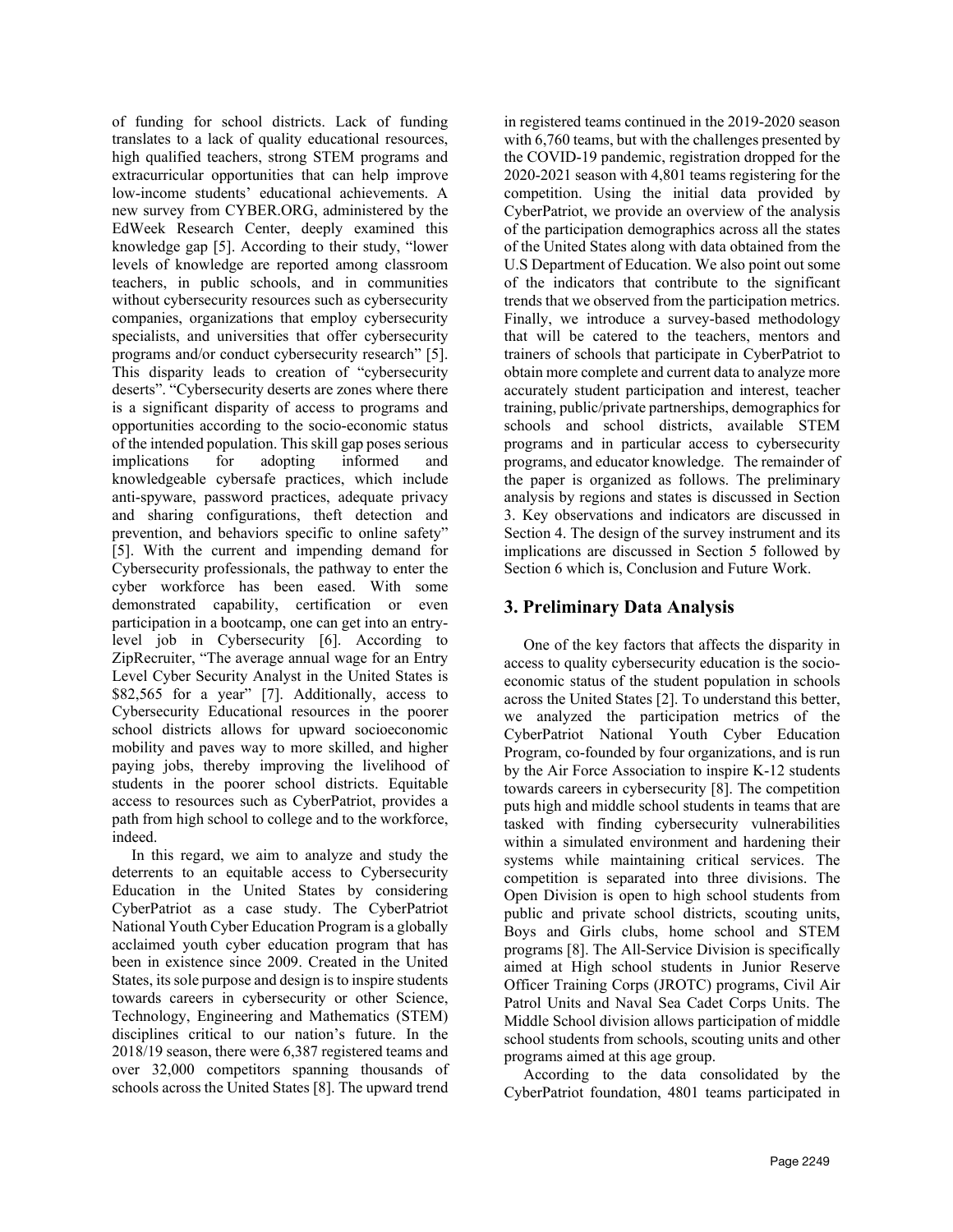the competition in 2020-21 across all three divisions. Since 1950, the United States Census Bureau defines four statistical regions and is widely used for data collection and analysis. The divisions are Midwest, Northeast, West and South United States. The Northeast region encompasses the New England and the Middle Atlantic portions of the country. The Midwest region covers the East North Central and the West North Central states. The Southern region covers the South Atlantic, East South Central and West South-Central states Finally, the West region covers the Mountain and the Pacific portions of the country. Within the context of our study, we use the four broad regional divisions as defined by the U.S. Census Bureau, to organize the results of our analysis.

### **3.1. Northeastern United States**

 Figure 1 shows the participation range of CyberPatriot teams across the Northeast Region, specifically, Connecticut, Maine, Massachusetts, New Hampshire, New Jersey, New York, Pennsylvania, Rhode Island, and Vermont.



**Figure 1. Participation of Northeastern States**

 From Figure 1, it is evident that New Jersey, New York, and Pennsylvania are the top three states in the Northeast region that have the highest participation in CyberPatriot. New Jersey and New York which constitute about 1.4 million and 1.1 million students respectively, have grown its cybersecurity job force by 80% from 2010 to 2014 and are active players in cybersecurity education [9]. Together, New York and New Jersey have 18 schools that are recognized as NSA/DHS Centers of Academic Excellence [9]. To determine the relative income bracket that the school population fall into, we examined the number of registered schools that are categorized as Title I and those that are Non-Title I, and their respective participation in the CyberPatriot competition. Title I, also known as Part A (Title I) of the Elementary and Secondary Education Act, provides financial

assistance to local educational agencies targeting students from low-income families to meet challenging state academic standards. This is more fully explained in Section 4.1.

 Out of 2,493 operating schools in New Jersey, only 107 teams spanning 21 schools participated in the CyberPatriot competition. Of the 620 schools that have approved Title - I schoolwide programs, no single team was represented. In short, the representation of Title I schools in New Jersey in the CyberPatriot competition is non-existent. On the other hand, representation of Non - Title I schools is also relatively low. Out of the 1,873 schools that are not covered under the Title I schoolwide program, only 21 schools (representing 107 teams), participated in the competition. This constitutes only about 1.12% of Non - Title I schools. Although the overall participation of schools in New Jersey is only 0.8%, as a percentage of the teams participating in the Northeast Region, New Jersey stands at 28.01%, which is higher than the other states in the Northeastern region. Note that this percentage is based on the number of teams from the state as opposed to the number of schools participating. New York's overall participation is also low constituting 66 teams and comprising about 17.27% of all teams from the Northeastern States. The percentage of rural students in New Jersey is relatively lower compared to that of New York. While New York has a 11.2% rural student population, New Jersey comprises only 6.4% [2]. Though both states have differing rural student populations, their CyberPatriot participation metrics are not very different from each other. Out of the 987 schools in New York that are recognized as Title I, not one school was represented at the CyberPatriot competition. Out of the 879 schools that are not covered under the Title I schoolwide program, only 9 schools (representing 66 teams), participated in the competition. This means only about 1.02% of Non - Title I schools participated. Albeit the overall participation of schools is low, constituting only 0.4%, the aggregate number of teams participating in CyberPatriot represented 17.27% of the teams from the Northeast Region and was third behind New Jersey and Pennsylvania. According to the Pennsylvania office of administration, the Commonwealth of Pennsylvania is marked as the leader among states in cybersecurity [10]. In the rankings of Ponemon Institutes' best schools for cybersecurity (sponsored by HP Enterprise Security), Pennsylvania houses three of the top ten schools for Cybersecurity namely Carnegie Mellon, University of Pittsburgh, and West Chester University of Pennsylvania [11]. The rural student population in Pennsylvania is the highest among the Northeastern states, constituting over a quarter of a million students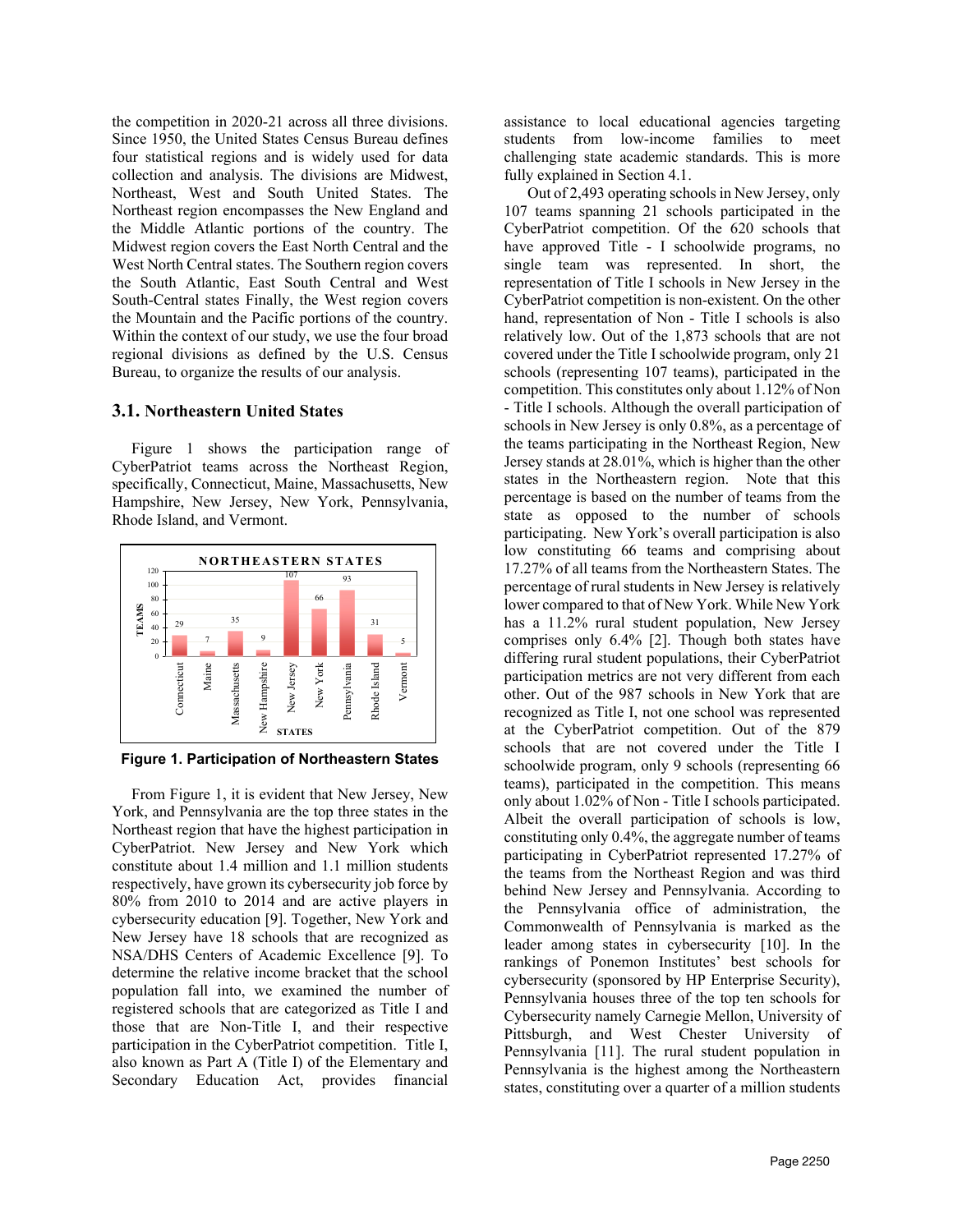and accounting for 17.3% of the total student population. However, in terms of CyberPatriot participation, there is no significant difference as compared to New York and New Jersey. This is evident from the fact that out of 1,240 schools that are approved to operate a schoolwide program, the representation of Title I schools is non-existent. All the 93 teams constituting 24 schools are representative of Non-Title I schools only. This denotes about 25.80% of CyberPatriot school participation in the Northeast Region. With large rural schools and districts [2], it is of interest that Pennsylvania's overall participation in CyberPatriot stands only at 1.9%. In May 2015, the Rhode Island Cybersecurity Commission was established as a precursor to establish a sound foundation for information assurance, cyber hygiene, and statewide operational resiliency [12]. One of the core efforts of the commission was to amplify outreach and expand computer science offerings in high schools. For a comparatively smaller state, Rhode Island represents well above its weight class in the cybersecurity arena [13]. In accordance with the data presented, Rhode Island fielded 31 teams participating in CyberPatriot. Out of the 690 operating schools, only 2% of (spanning 31 teams) Non-Title I schools were represented. The representation of Title-I schools are once again non-existent. Their participation constitutes about 8.11% among the Northeastern State. It is also of interest to note that only 3.5% of Rhode Island students are enrolled in a rural district [2].

 Massachusetts state and local education officials have seen growing interest in expanding K-12 Cybersecurity Education in the past quarter. With a growing economic edge, the Boston Metropolitan region reportedly represents about 80 percent of the state's economy, by housing 12 of the top Fortune 500 companies within its borders [13]. Several elite universities such as Harvard, Worcester Polytechnic and Northeastern are fully engaged in bringing the next generation of cybersecurity professionals to the marketplace through investment driven ventures with private and public entities [13]. However, out of the 400 schools that have approved Title – I schoolwide programs, there is no representation of these schools in CyberPatriot. The participation of Non-Title I schools stands at a slim figure of 1.04%. The state has a relatively higher percent of rural student population numbering 8.5% in comparison to other NE states such as New Jersey and Rhode Island. The state ranks among the top 5 for wealthy rural communities and educational outcomes [2]. Acclaimed to have a small but a growing cybersecurity community [13], the state of New Hampshire has been developing guidance, such as HB1612 to combat cybercrime and educate its users [13]. The University of New Hampshire is the only school designated as a Center of Academic Excellence in Cyber Defense Education [13]. With CyberPatriot, the representation of Non-Title I schools stands at a slim figure of 0.86%, with a total of 4 schools spanning 9 teams. Out of the 19 schools that are part of the Title-I program, no one school was represented. It is also of interest to note that over one third of all students in New Hampshire, about 34.3%, are enrolled in a rural school district [2]. The state of Connecticut has been expanding its K-12 Cybersecurity educational efforts in the past decade. Since the inception of Connecticut's Computer Science Advisory Group in 2014, the state of Connecticut has assisted students in building relevant knowledge and skills. In 2018, the State Board Education adopted the CSTA K-12 Computer Science and ISTE standards and continue to work with partners to enhance certification of computer science teachers and endorsing cybersecurity initiatives as Girls Go CyberStart programs [14]. In terms of CyberPatriot, the participation of Title I schools stands unrepresented, just as the other states in the Northeastern region. The participation of Non-Title I schools is at a 1.53%, with 29 teams represented by 10 schools. However, it is to be noted that Connecticut's rural district constitute only one in seven of the state's school and serves just under 55,000 students, which is a 11.0% overall [2]. It is one of the two states in the Northeastern region that caters to a lower percent of rural student population followed by Maine, whose rural student percent is at 8.3% [2]. Vermont is the smallest economic contributor in the United States [13] and with respect to K-12 Cybersecurity Education, is only in its developmental phases [13]. In 2018, the Governor of Vermont and the Vermont Agency of Education announced the start of a cybersecurity career pathway initiative that is working in close collaboration with employers, Career and Technical Education (CTE) centers, high schools, and colleges to create opportunities for students to adopt state-wide cybersecurity programs. Conclusively, Vermont continues to expand its reach in Cybersecurity based educational incentive programs. In accordance with the data, it is observed that Vermont and Maine have exhibited a slim participation of 1.31% and 1.83% respectively in the CyberPatriot competition with no representation from Title I schools. Though Vermont has nearly 55% of its student population attending school in a rural district, rural school communities are noted to be wealthy [2]. This is measured with the rural instructional expenditures per pupil that is at \$7,449 in Vermont [2].

 Summarizing the participation from the Northeast Region, the overall participation of the Northeastern states in CyberPatriot stands at 7.9%, with no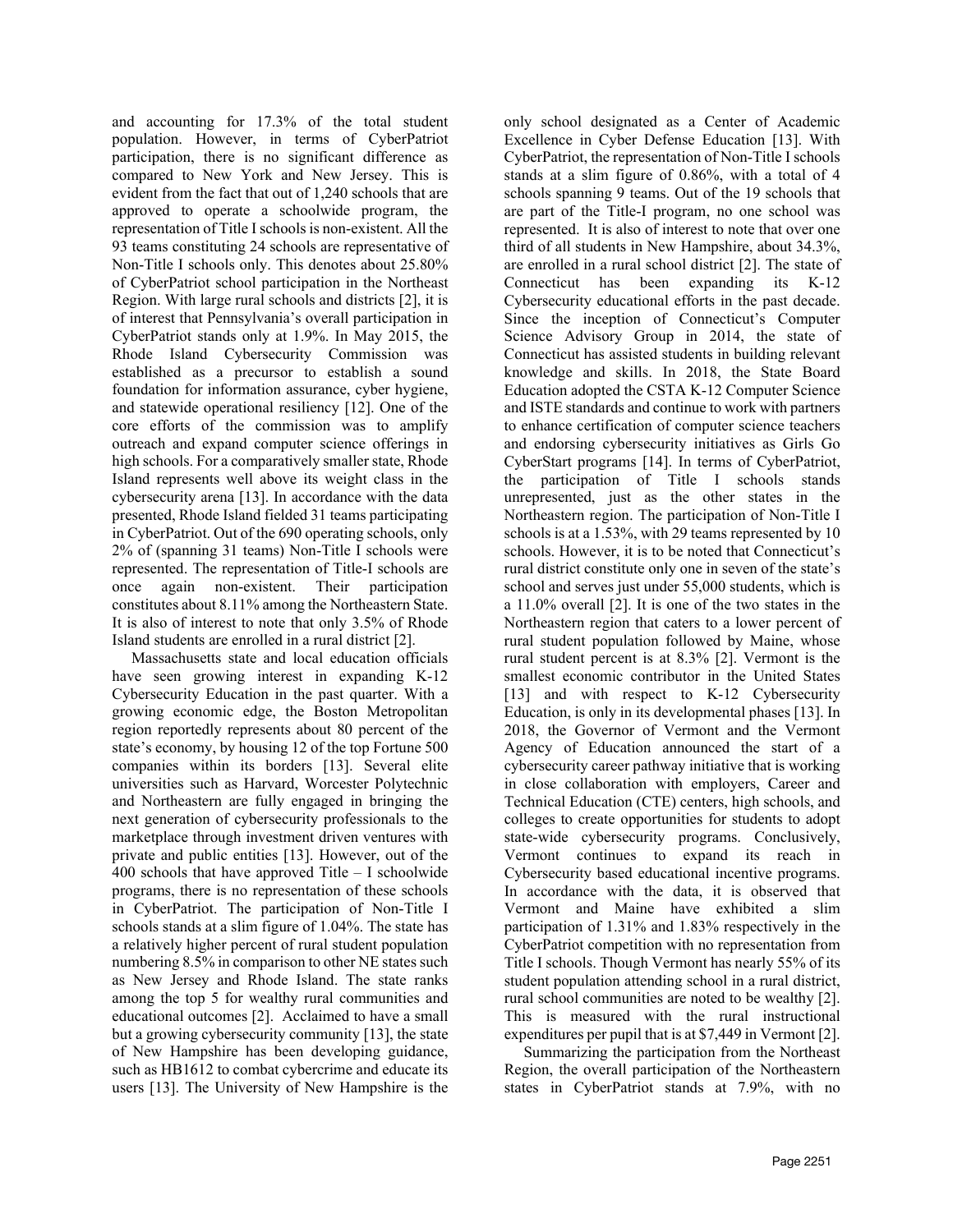participation from Title-I schools. Moreover, it is of concern that states such as Maine, Vermont and New Hampshire that have a relatively higher rural student population (51.6%, 54.9% and 34.3% respectively) have not been represented well in the CyberPatriot competition. It is also of concern, that the states of Maine and Vermont have been ranked the highest in rural importance and are rated to be in a critical situation in terms of college readiness [2].

### **3.2. Midwestern United States**

 Figure 2 indicates the participation in CyberPatriot across the Midwestern region of United States namely Illinois, Indiana, Iowa, Kansas, Michigan, Minnesota, Missouri, Nebraska, North and South Dakota, Ohio, and Wisconsin. Michigan, Ohio, and Illinois are the top three states that have captured more than half of the participation from the Midwestern region.



**Figure 2. Participation Mid-Western States**

 Michigan is a smaller populous state as compared to New York with a population of 9.9 million people [2]. Established as an epicenter of automotive cybersecurity, the state of Michigan has cultivated cybersecurity talent through statewide education [13]. In this regard, the state of Michigan has the highest representation across the Midwest region in the CyberPatriot competition. Out of more than 3550 operating schools, 116 teams spanning a total of 37 schools, have represented the state of Michigan. This comprises about 20.82% of participation in the Midwestern region. The percent of Title-I participation is the lowest, about 0.2%. Out of the 116 teams, only 19 teams spanning 7 Title-I schools participated. The rest of the 84 teams represented schools that were not under a Title-I schoolwide or a targeted assistance program. Out of more than 8000 operating schools, only 41 schools were represented. This number is of concern since 29.4% of all schools are rural, with nearly one quarter of a million students attending rural school districts. In short, Michigan's

sizeable rural student population is vastly underrepresented in CyberPatriot.

 The combined participation from Illinois and Ohio is 32.84% with 97 and 86 teams represented individually. While the states of Ohio and Illinois have a population larger than that of Michigan, with a total of more than 16000 operating schools, and initiatives such as the Ohio Cyber Range institute that are actively involved in K-12 Cybersecurity, their overall representation in the CyberPatriot is only 17.41% which is relatively on the underside. While Illinois has only 0.3% of Title-I schools represented, the state of Ohio has no Title I representation. It is also of interest to note that Ohio is the fourth largest in terms of rural student population after Texas, North Carolina, and Georgia, and is noted for its disproportionately less funding to rural districts [2].

 Similarly, Indiana and Missouri fall under the same spectrum. Indiana represents around 12.20% whereas Missouri represents around 9.87% of the total participation in CyberPatriot from the Midwestern region. This is in retrospect of the fact that, Indiana has only recently established its cybersecurity landscape. Since 2018, Indiana has become committed to taking Cybersecurity to the next level by formulating a strategic framework as part of the Indiana Executive Council on Cybersecurity [15]. As part of the Cybersecurity strategic plan, the state of Indiana has advocated to increase K-12 Cybersecurity offerings through one or more cyber initiatives across 80 percent of schools. In this regard, the state of Indiana has strategized statewide cybersecurity [15]. While the state of Missouri has no representation from Title – I schools, Indiana constitutes of only 0.1% Title-I participation. With 24.6% rural students and ranked as one of the nation's top 10 largest states with the absolute rural student population, the state of Indiana is highly underrepresented. The percent of schools that participated in CyberPatriot in the states of Missouri and Indiana are only at 0.9% each, with a total of more than 10,000 operating schools together.

 The other states in the Midwestern region fall under the lower tier. Nebraska, Minnesota, and Kansas have showed a lower overall representation of 4.84%, 4.64% and 4.12%. Out of the 1885 operating schools in Nebraska, 6031 schools in Minnesota, and 3312 schools in Kansas, not one Title-I school was represented. The percent of Non-Title I schools, on the other hand, is neither relatively high. While Nebraska has a 0.6 percent of Non-Title I schools participate, Minnesota and Kansas have 0.3 and 0.5 percent each. The state of Kansas has just started its statewide effort to push for Computer Science classes to be included in the core curriculum [16]. Iowa, North and South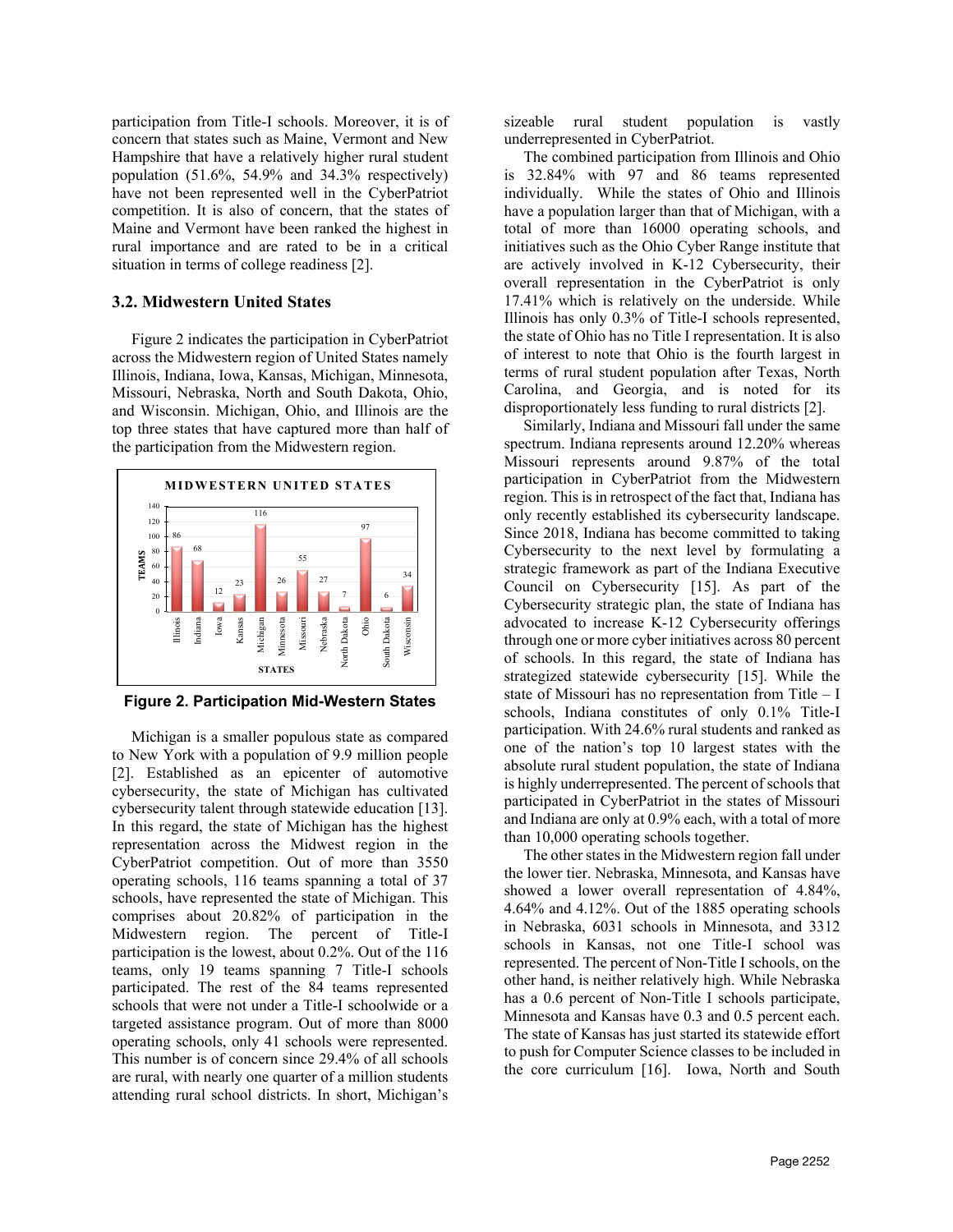Dakota together represent only 4.48% of the CyberPatriot schools.

### **3.3. Western United States**

The Western United States comprises Alaska, Arizona, California, Colorado, Hawaii, Idaho, Montana, Nevada, New Mexico, Oregon, Utah, Washington, and Wyoming. Figure 3 shows the range of participation in the Western states.



**Figure 3. Participation of Western States**

 The second highest participation across the United States is represented by the Western states. California, the third largest state, included 922 of the 1588 teams that participated from the Western states. This comprises about 58.06%. Consisting of a diverse population and a large geographical size, California has a critical public interest in closing the Cybersecurity Workforce and gap. This is strongly attributed to the California Cybersecurity Career Education Pipeline and Pathway Project (CCCEPPP) that was established in 2020, whose sole aim is to increase state-wide cybersecurity program at all levels of education until the next decade [9,18]. It is also of interest that California has one of the nation's lowest rural schools and students. Around 50 of the 10,315 schools participated in the Open and Middle School categories and 17 schools participated in the All-Service division. This altogether comprises about only 0.5% of schools in all of California. Though the rural student population in California is only 3.5% (as some of the Northeastern States), it is of significance that there is a relatively higher participation of Title I schools. 156 teams represented Title I schools which constitutes about 10% of schools in California. Colorado, Nevada, and Washington fall in the next lower tier of states in terms of their increased participation in CyberPatriot. Colorado claims to be a hotbed for cybersecurity development from 2016 with the launch of the National Cybersecurity Center which has been extensively propagating K-12 Cybersecurity Education through the NCC student alliance and the

Adult Education Initiative [13]. Nevada on the other hand has statewide Career and Technical Education standards for Cybersecurity with the development of a 3-course pathway in which students can receive security certifications [13]. Similarly, the state of Washington has a multi-threaded approach that uses governance mechanisms to bring together public, private, and academic institutions. In 2015, the Governor introduced that the Washington K-12 public school curriculum would include new Computer Science education standards. In accordance with the data provided by CyberPatriot, teams from Colorado, Nevada and Washington together constituted around 24.05% of the participation in the western region. Around 44 schools out of 1,825 schools represented Colorado, 22 of 664 schools represented Nevada, and around 25 of 2370 schools represented Washington.

 These figures help understand that the total number of schools in a region is not the only underlying factor that determines an increase in participation in CyberPatriot. Hawaii and Arizona fall in the subsequent lower tier of CyberPatriot participation with a combined representation of 151 teams. Hawaii has only recently become a focal point for K-12 Cybersecurity education. In 2017, Hawaii joined the multi-state **c**ybersecurity compact as a result of which educational initiatives in cybersecurity have increased. Hawaii has partnered with SANS to promote K-12 Cybersecurity through aptitude tests called Cyberstart [13]. In coordination with the Hawaii Departments of Education and Defense, University of Hawaii, and the Office of Enterprise Technology Services, SANS is onboard with the CyberStart Program that helps learn basic cybersecurity skills and test their cyber aptitude. Whereas in Arizona, cybersecurity activity dates back even to the beginning of 2000 with the Arizona Cyber Threat Response Alliance (ACTRA). Arizona State University has been propagating community cybersecurity by partnering with the Cybersecurity Education Consortium for K-12 Cybersecurity [13]. However, in accordance with the data, it is of stark interest that over 44 schools comprising 78 teams of the 287 operating schools represented Hawaii whereas only 20 of 4988 schools represented Arizona, contributing to only 0.4% of the total schools in the state. The rest of the states in the Western region fall in the lowest tier; Idaho with 1.7% and Alaska with 0.3% of participants from the West.

# **3.4. Southern United States**

 The Southern United States comprises Alabama, Arkansas, Delaware, District of Columbia, Florida, Georgia, Kentucky, Louisiana, Maryland, Mississippi, North Carolina, Oklahoma, South Carolina,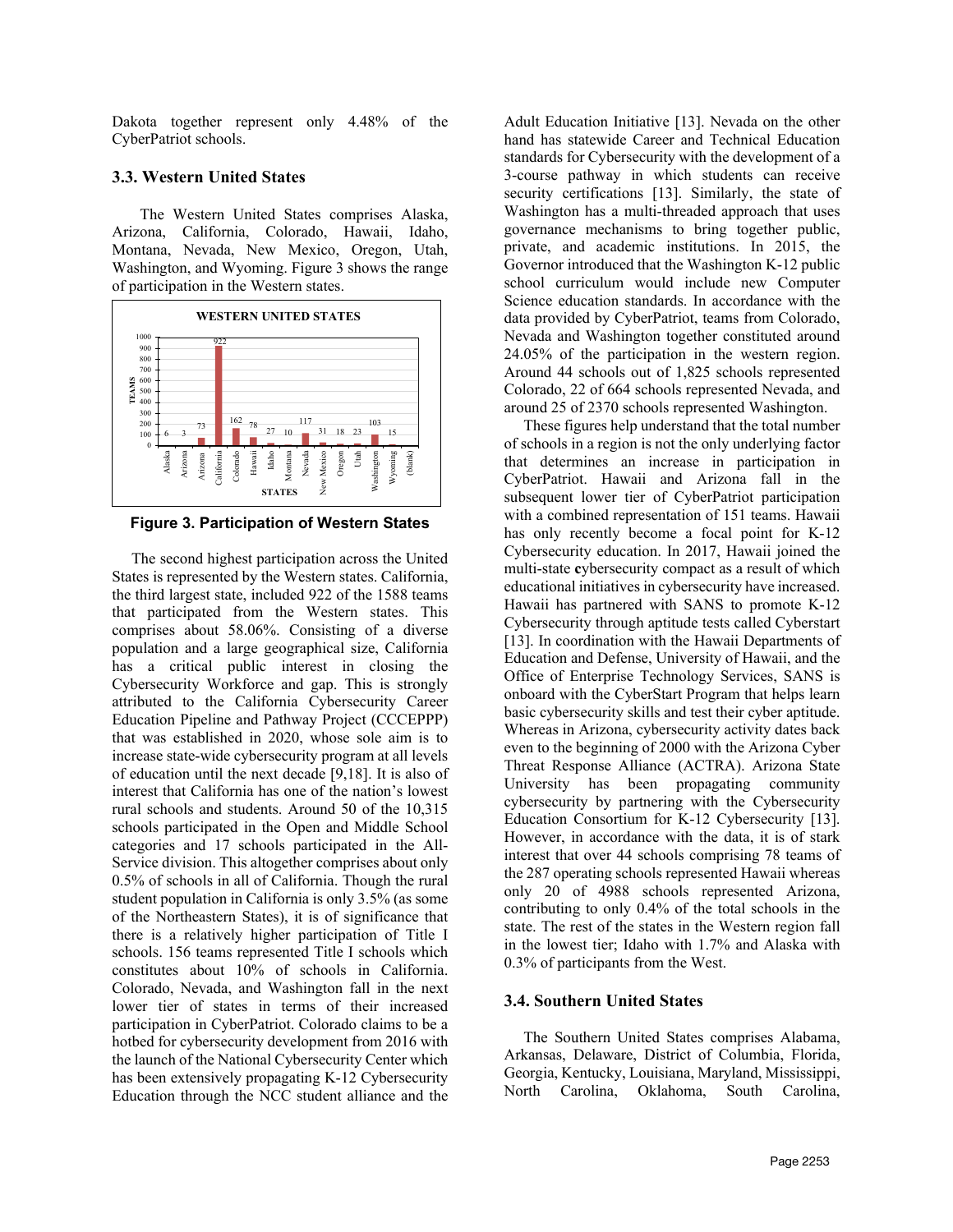Tennessee, Texas, Virginia, and West Virginia. Figure 4 represents the range of participation in the Southern states.



 **Figure 4. Participation of Southern States**

 "Texas is one of the strongest leaders for cyber development and continuation due to its digital infrastructure and economic advantages that has encouraged private and public partnerships to invest in this industry" [13]. As a result, Texas has a strong foothold both in terms of educational opportunities and economic foundations for Cybersecurity. Also, Texas houses more than 15 universities that are accredited to be Centers of Academic Excellence in Cyber Defense by the National Security Agency [9]. The University of Texas at San Antonio is rated as one of the topmost schools for cybersecurity education [17]. In terms of CyberPatriot participation, Texas constitutes about 25.5%, spanning a total of 127 of the 9000 operating schools in the Open and Middle School division. This represents about 1.5% of all schools in the state, not including teams from the All Services division. Moreover, Texas has the nation's largest rural student enrollment, with nearly 700,000 students. Though the poverty level in rural school communities in Texas is at 277% and is ranked 28 of all states [2], rural graduation rates are high. A total of 542 teams, consisting of more than 2000 students from Texas, participated in CyberPatriot. Similarly, Virginia and Florida represent about 16.98% and 11.55% respectively. Florida, Virginia, Georgia, and Alabama have an established roadmap to Cybersecurity education in the K-12, post-secondary and in the higher educational institutions. While Florida is tied with Texas in housing the second highest number of CAE-CD accredited schools, Georgia emerges as an example of cyber governance with the creation of the Georgia Cyber Center and Cybersecurity Workforce Academy that strongly collaborate with educational agencies [13]. The Georgia Cyber Innovation and Training Center is a state-owned facility designed to promote modernization in cybersecurity through unique education, training, and research [19]. As for

the size of Alabama, it shares the ranking of second highest in the nation for its overall rural education needs. According to NCES, nearly half of Alabama's schools are in rural communities and one in five of the state's students live in poverty and one in three students attends school in a rural district. Within the context of the participation numbers, it is of interest that of the 142 teams that represented Alabama, only 7 teams (spanning 4 schools) belong to schools that are designated as Title I. About 95% of student participation was from Non-Title I institutions. This trend is seen in the top 5 southern states wherein the highest number of teams were students that were enrolled in Non-Title I schools. Figure 5 presents a graphical representation of the same.

 The subsequent tier of states whose overall participation lies between 2 and 4% are North Carolina, Oklahoma, South Carolina, Tennessee, and Louisiana. The state government of North Carolina has been an active proponent of the cybersecurity industry. Organizations such as Girls GoCyberSmart, CyberVetsUSA and North Carolina Center for Cybersecurity facilitate effective communication between industry, academia, and government institutions [13].



**Figure 5. Title I Versus Non-Title 1**

 In terms of CyberPatriot participation, NC has a total of 87 teams spanning 48 schools out of which no schools are designated as Title I. With more than half a million students enrolled in NC's rural school districts, it is concerning that rural student population have no participation in a National program as CyberPatriot. This trend is seen to decline further in other states of the same tier. Only 10 of 99 teams in South Carolina, 2 of 77 teams in Oklahoma, 1 of 58 teams in Tennessee and 1 of 54 teams in Louisiana identify as enrolled in a Title I school. According to NCES, South Carolina's rural school districts have some of the nation's highest rate of enrollment for students of color [2]. The results of this preliminary analysis help understand there is a significant disparity in the participation of schools across states in a National Youth Cyber Competition that has been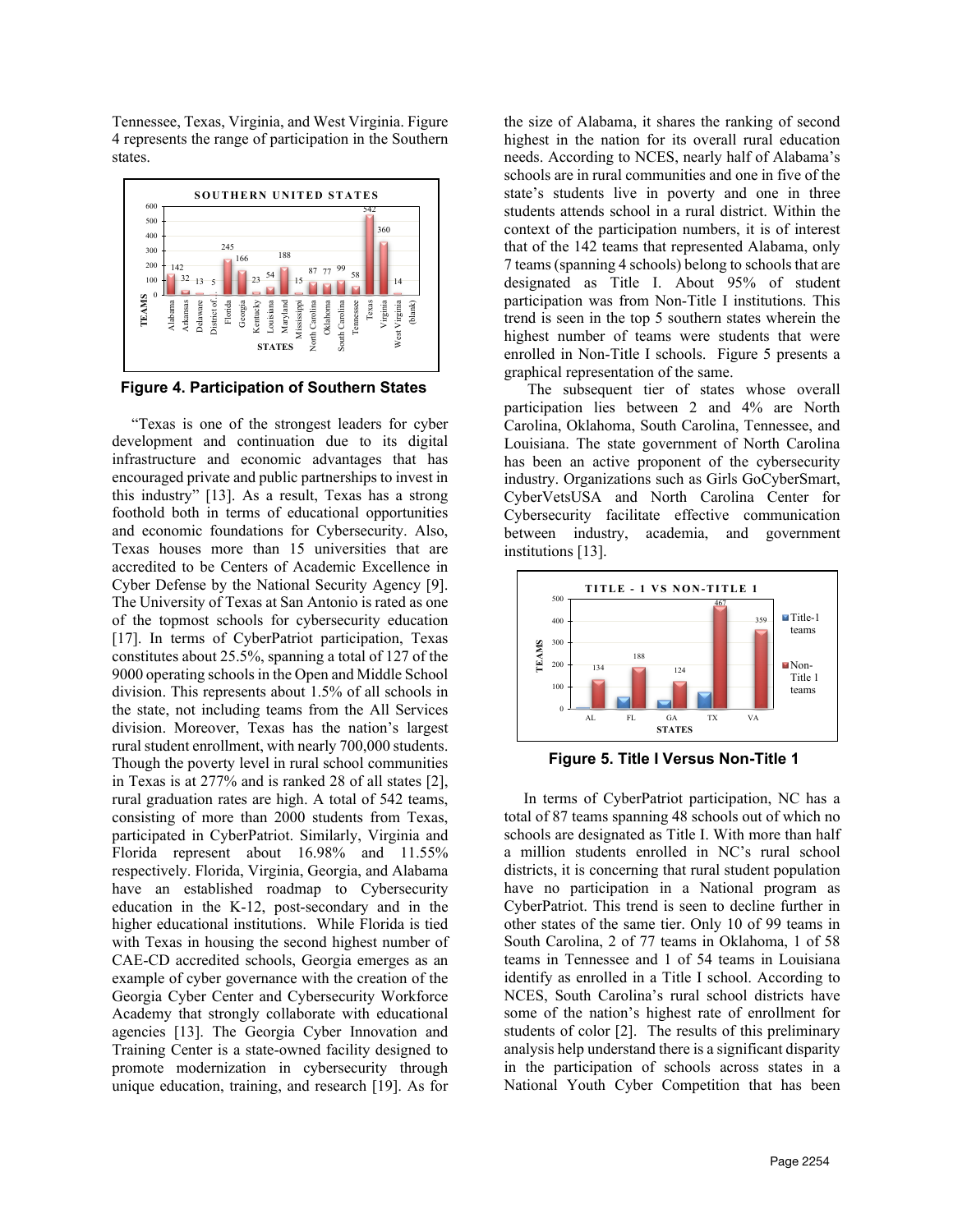conducting its competitions since 2009. While the participation of Title I schools is dismal across states and regions, states that are highly populated with rural students are represented significantly. A deeper analysis indicates that there is less than 3% of overall students in the South that are from low-income and poor communities represented by Title I. Following the initial analysis of the data presented by CyberPatriot, we identified the following factors may potentially contribute to the disparity in Cybersecurity resources across the United States.

# **4. Key Observations and Indicators**

### **4.1. Low Participation of Title I Schools**

 Title 1, also known as Part A (Title 1) of the Elementary and Secondary Education Act, provides financial assistance to local educational agencies targeting students from low-income families meet challenging state academic standards. The majority of the Title I fund are allocated at the district level in all states. Usually, Title I grants are allocated through four different grants – namely, Basic Grants, Concentration Grants, Targeted Grants, and Education Finance Incentive Grants (EFIG). According to the U.S Department of Education, National Center for Education Statistics, school districts that had a higher number of poorest districts had the highest total Title 1 allocations per formula-eligible child and the least poor districts received the lowest total Title 1 allocations per child. Title I funds are also part of the Small, Rural School Achievement Programs that provide rural Local Education Agencies and Schools to fund initiatives aimed at improving student achievement [2]. In this regard, we want to study the inter-relationship between rural schools that receive statewide assistance and their participation in CyberPatriot. Rural schools in Delaware, Hawaii and Nevada are ranked as some of the lowest in the United State in NAEP scores. Delaware is one of the least rural states in the country, but the student population is one of the most racially diverse of any state in the U.S. Despite low poverty rates, higher teacher salaries and instructional spending that is above average, Delaware's rural schools tend to be in communities that are poorer than average and results in lower scores [2]. Though 82% of student population in Delaware attend Title I schools, there is a sparse representation in STEM related engagement. In the case of CyberPatriot participation, it is observed that only 3 of the 214 operating schools in Delaware participated in the competition. However, a similar trend with Nevada is observed to be otherwise. Nevada's rural

student population is also small with a total of 7,500 students and is observed to be the most diverse in the nation in terms of race, socioeconomic status, and geographic mobility. In comparison with Delaware, they receive only 3.3% of federal education funds for the rural school districts. Though only 18.6% of Nevada's students attend Title I school, there is an increased participation in CyberPatriot participation. 117 teams spanning 23 schools participated in the contest.

 According to the U.S Department of Education, over 7 million students are enrolled in rural school districts and nearly one sixth of those rural students live below the poverty line [2]. This specific case may allow us to propose that there are outliers to the common observation that districts which receive increased federal funds also have better student engagement in Cybersecurity. It may also imply that rural student populations become invisible to potential opportunities in Cybersecurity Educational initiatives because of the highly visible and overarching urban population in the state, disproportionate allocation of Title I funds and diversity of the constituting student population. However, within the scope of CyberPatriot participation data, the above statements cannot be objectified and demands further research and extensive data gathering across participating schools and school districts. With the onset of our surveybased methodology, we intend to analyze, define, and gauge some primary indicators for student engagement and interest in Cybersecurity based educational initiatives.

### **4.2. Public/Private Partnerships and Demand for Trained Teachers**

 A ubiquitous professional field such as Cybersecurity that touches many different industry sectors and occupational groups requires collaboration and information sharing between the public, private and educational communities to foster interest and help understand portable skills that can be linked to education programs such as CyberPatriot [10]. Although there is no centralized and documented data to statistically understand the correlation between educational outcomes and public/private partnerships, we comparatively analyze the growth of Cybersecurity education in two different states based on historical data. In addition, the achievement to meet demands of increased Cybersecurity based educational programs requires professional teachers and educators who have feasible access to build and access content relevant to security. A recent study reports that 62 percent of educators they surveyed say they know a lot or some about cybersecurity whereas only 40 percent say the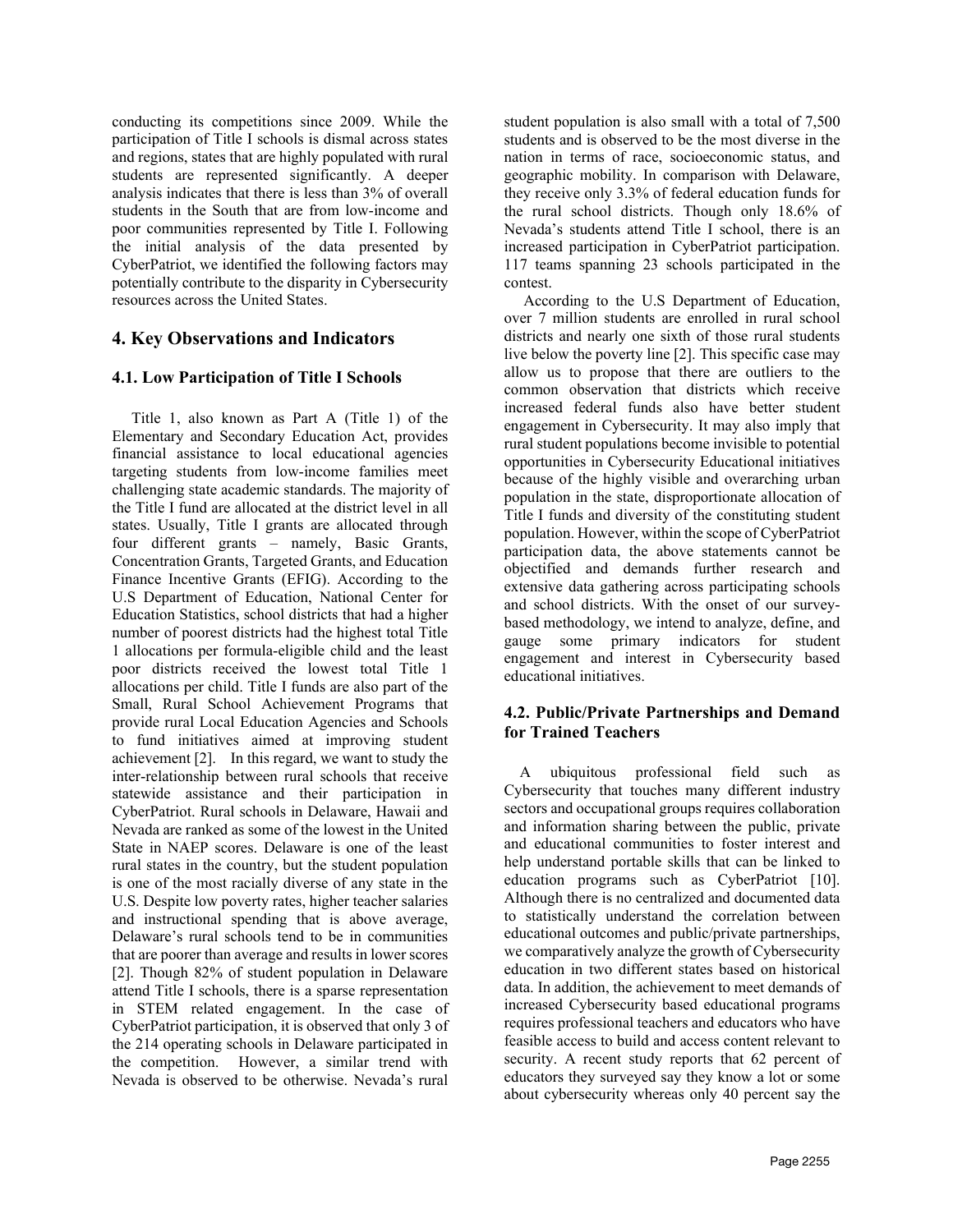same of their students, indicating that student and educator knowledge of cybersecurity are correlated [5]. According to NCES, rural school districts are simply at a disadvantage regarding recruiting teachers with competitive technical skills and training due to many factors, but lower teacher salaries (technically known as Adjusted Rural Salary Expenditures) are one among them [2]. The other factors include inadequate funding, lack of amenities, social and geographic isolation, and limited access to professional development opportunities. The report also indicates that states in the Southeast, Southwest and Midwest regions such as Kansas, Arkansas, Oklahoma, Missouri, Mississippi, North Dakota, South Dakota, Colorado, Arizona, and Tennessee have lower teacher salaries as opposed to states in the Northeast and West such as New Jersey, New Hampshire, Delaware, California, Pennsylvania, Nevada, Massachusetts, and New York, which have the highest teacher salaries. However, the relationship between rural salary expenditures and CyberPatriot participation is yet to be studied.

# **5. Methodology and Survey Design**

 In this paper, we present a survey-based methodology to help understand the perspectives of teachers and educators across the United States on the posture of access to Cybersecurity Educational Resources in their respective schools and community. We developed this survey based on the lack of literature that identifies specific challenges that the survey aims to explore. In this section, we present the structure of our online survey named "Towards an Equitable Access to Cybersecurity Education in the United States" (Please refer to the appendix). The goal of the survey is to establish a baseline understanding of the access to cybersecurity based educational resources across schools in the United States and to see how disparities may be part of this

 The research questions that propel the study are as follows: 1. Is there a general interest and engagement from schools participating in the Title  $-1$  program towards Cybersecurity Education? 2. Is there a general interest and engagement from schools that are not covered in the Title I program? 3. Is there a relationship between the demographics of student population within school districts and engagement in Cybersecurity education? 4. Is there a dearth in Cybersecurity knowledge among the educators in the United States? 5. How is Cybersecurity Education propagated among the schools? 6. Is there a relationship between the strong presence of cybersecurity companies in the community and increased interest to learn cybersecurity? 7. Are

students in the "lower", "smaller" rural districts significantly less exposed to opportunities to learn and engage in Cybersecurity based educational activities?

 The motivation behind the above research questions are to: 1. Understand factors and identify barriers that are attributable to learn or engage in Cybersecurity related activities.2. Understand the economic posture and demographics of the student population/school district that participate in CyberPatriot.3. Understand the relationship between Title I and Non-Title I schools, and CyberPatriot. 4. Understand the relationship between Title I schools and STEM engagement, in general. 5. Understand the relationship between presence of cybersecurity companies in the community and increased interest in STEM/Cybersecurity. In accordance with the research questions and the motivation behind each of them, the following methodology was used to design the survey: 1. A literature review was conducted along with preliminary analysis that ensures the relevance and relatability of this survey. 2. A survey that gathers information relevant to demographics and perspectives of the above-mentioned research questions is designed. 3. Approval has been obtained from the Institutional Review Board of the University of Texas at San Antonio restricting the survey from recording any participant information or behavior and claiming that it does not pose any risk or harm to the subjects other than those encountered in everyday life. 4. The survey will be provided to thousands of teachers, mentors and administrators of schools that participate in CyberPatriot through the help of the CyberPatriot program office. 5. Obtained data will be automatically reported in the survey system for further analysis. 6. Collected data will be analyzed using statistical probability and quantitative analysis tools as R and SPSS. The survey went through multiple drafts and was reviewed by experts in the field to fine tune wording, content, and format. The survey consists of 20 questions which include 2 free response questions and 18 multiple choice questions. Our intended participants for this survey are teachers, mentors, administrators, or officials of schools that participate in CyberPatriot that are over 18 years of age that necessarily have a background in security. According to IRB policies, participants are not compelled to answer any single question. The online survey has been disseminated and will be open for a span of two to three months up until the time when CyberPatriot registrations for 2021-22 will be closed.

# **6. Conclusion and Future Work**

 There are many barriers and limitations with the current Cyber Workforce development and education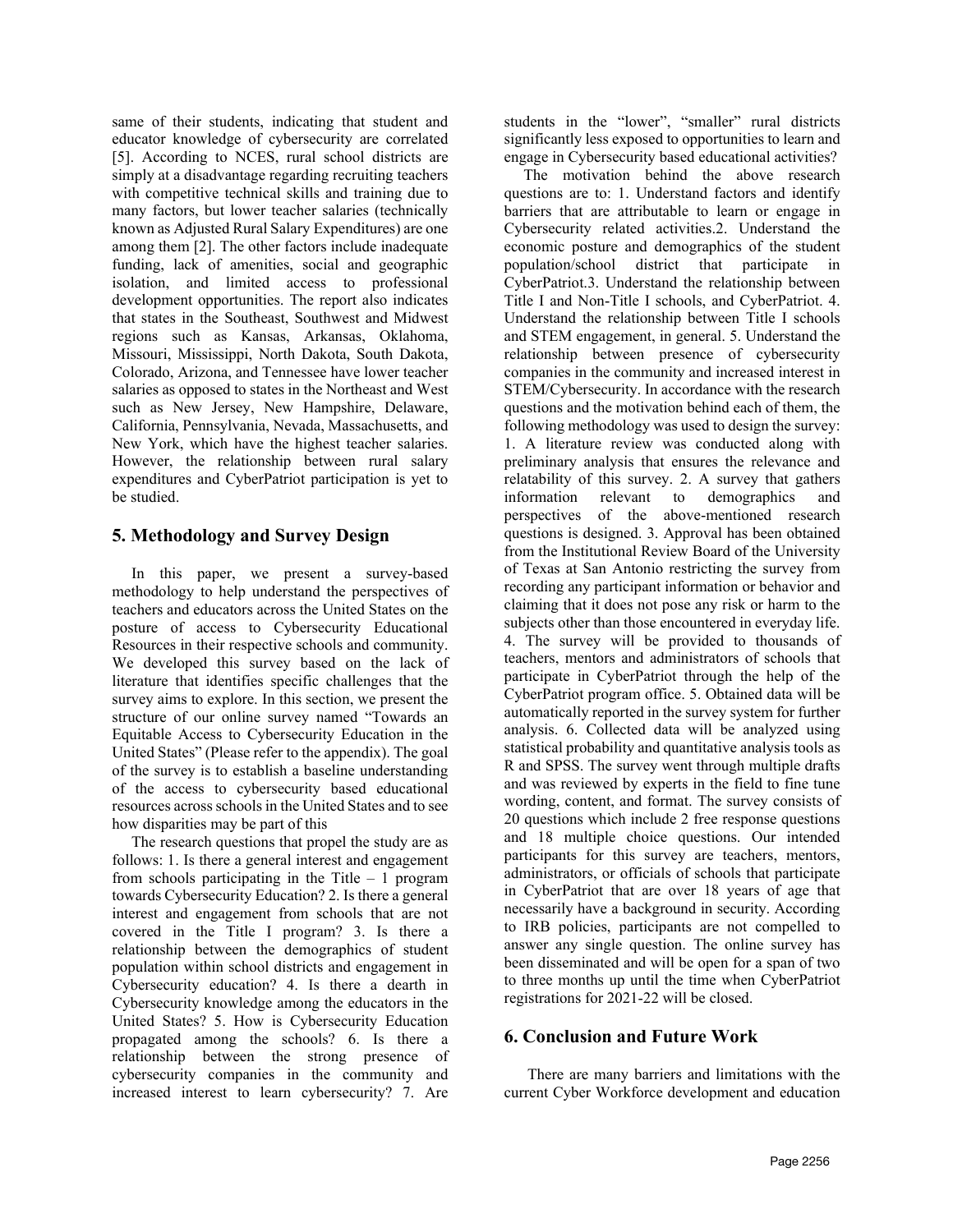– inequitable access to Cybersecurity Educational programs is one of them. The preliminary observations made in this report, help understand that there is an unequal access across schools and school districts in their CyberPatriot participation. While Northeastern and Midwestern regions have shown less than one fourth of the total participation, the Southern states have shown 44.15%, and the Western states denote a 33%. Regions with an established K-12 roadmap, with universities and organizations that employ or offer cybersecurity programs and outreach, have a relatively upraised participation. However, the results of the study are not conclusive due to various factors that influence them  $-$  the percent of Title  $-$  I schools in rural districts, the nature of the Title – I grant allotted to districts – whether Targeted or Schoolwide, and if they have a cybersecurity-based program connected to it, and the digital gap that exists among students. Results of the survey will help understand the above key factors along with the challenges presented for rural schooling, thereby, suggesting urgent and comprehensive needs to boost student interest, and pave the way for substantial growth in Cybersecurity Education in the K-12 avenue across the United States.

### **6. References**

[1] M. Calam, D. Chinn, J. F. Porter, and J. Noble, "Perspectives on transforming cybersecurity," McKinsey Glob. Inst., no. March 2019, [Online]. Available: https://www.mckinsey.com/~/media/McKinsey/McKinsey Solutions/Cyber Solutions/Perspectives on transforming cybersecurity/Transforming

cybersecurity\_March2019.ashx.

[2] D. Showalter, S. L. Hartman, J. Johnson, and B. Klein, "Why rural matters  $2018-2019$ ," no. November, pp.  $1-153$ , 2019, [Online]. Available:

http://www.ruraledu.org/WhyRuralMatters.pdf.

[3]. A. Semuels, "Good School, Rich School; Bad School, Poor School," The Atlantic, 13-Jun-2021. [Online]. Available:

https://www.theatlantic.com/business/archive/2016/08/prop erty-taxes-and-unequal-schools/497333/. [Accessed: 15- Jun-2021].

[4] A. Education et al., "Poverty and School Funding: Why Low-Income Students Often Suffer - The Edvocate", The Edvocate, 2021. [Online]. Available: https://www.theedadvocate.org/poverty-and-school-

funding-why-low-income-students-often-suffer/.

[5] "3 Ways To Land a Cybersecurity Job Without a Degree", Springboard.com, 2021. [Online]. Available: https://www.springboard.com/library/cybersecurity/how-toget-a-job-without-a-degree/. [Accessed: 15- Jun- 2021].

[6] A. Education et al., "Poverty and School Funding: Why Low-Income Students Often Suffer - The Edvocate", The Edvocate, 2021. [Online]. Available: https://www.theedadvocate.org/poverty-and-schoolfunding-why-low-income-students-often-suffer/. [Accessed: 15- Jun- 2021].

[7] "ZipRecruiter" [Online]. Available: https://www.ziprecruiter.com/Salaries/Entry-Level-Cyber-

Security-Analyst-Salary. [Accessed: 15- Jun- 2021]. [8] Northrop Grumman, "AFA CyberPatriot Website." 2019, [Online]. Available: https://www.uscyberpatriot.org/. [9] "CAE Institution Map | CAE in Cybersecurity Community", Caecommunity.org, 2021. [Online]. Available: https://www.caecommunity.org/cae-institutionmap. [Accessed: 15- Jun- 2021].

[10] "Cybersecurity", An Official Pennsylvania Government Website, 2021. [Online]. Available: https://www.oa.pa.gov/Programs/Information%20Technolo gy/cybersecurity/Pages/default.aspx. [Accessed: 10- Jun-2021].

[11] "Best Schools for Cybersecurity", www.hp.com/hpinfo/newsroom, 2014. [Online]. Available: http://www.hp.com/hpinfo/newsroom/press\_kits/2014/RSA Conference2014/Ponemon\_2014\_Best\_Schools\_Report.pdf . [Accessed: 10- Jun- 2021].

[12] "A Framework for the Development of Cyber Protection", https://www.governor.ri.gov, 2015. [Online]. Available:

https://governor.ri.gov/documents/press/RICybersecurityCo mmissionOctober2015Report.pdf. [Accessed: 05- Jun-2021].

[13]"Cybersecurity Degree Programs by State", Cybersecurity guide. [Online]. Available: https://cybersecurityguide.org/states/. [Accessed: 05- Jun-2021].

[14] "Governor Lamont Encourages Connecticut High School Students to Participate in Cybersecurity Competition", State of Connecticut, 2019. [Online]. Available: http://Governor Lamont Encourages Connecticut High School Students to Participate in Cybersecurity Competition. [Accessed: 05- Jun- 2021].

[15]"Indiana Cybersecurity Strategic Plan", Cybersecurity Report, 2018. [Online]. Available: https://www.in.gov/cybersecurity/files/Cybersecurity-

Report-FINAL-Full-Report1.pdf. [Accessed: 14- May-2021].

[16] "Rural computer science program goes statewide in Kansas," Govtech.com, 03-May-2021. [Online]. Available: https://www.govtech.com/education/k-12/rural-computer-

science-program-goes-statewide-in-kansas. [Accessed: 15- Jun-2021].

[17] Usnews.com. [Online]. Available: https://www.usnews.com/best-colleges. [Accessed: 15-Jun-2021].

[18] C. Cybersecurity, T. Force, W. Development, and E. Subcommittee, "California Cybersecurity Workforce Development and Education Strategy (2020-2030): Framework and Recommendations for a California Cybersecurity Career Education Pipeline and Pathway Project (CCCEPPP )," 2020.

[19] C. Keyser, "New Hampshire: It's time to talk about HB 1612," Security7.net. [Online]. Available: https://www.security7.net/news/what-is-hb-1612. [Accessed: 15-Jun-2021]

<sup>[</sup>Accessed: 15- Jun- 2021].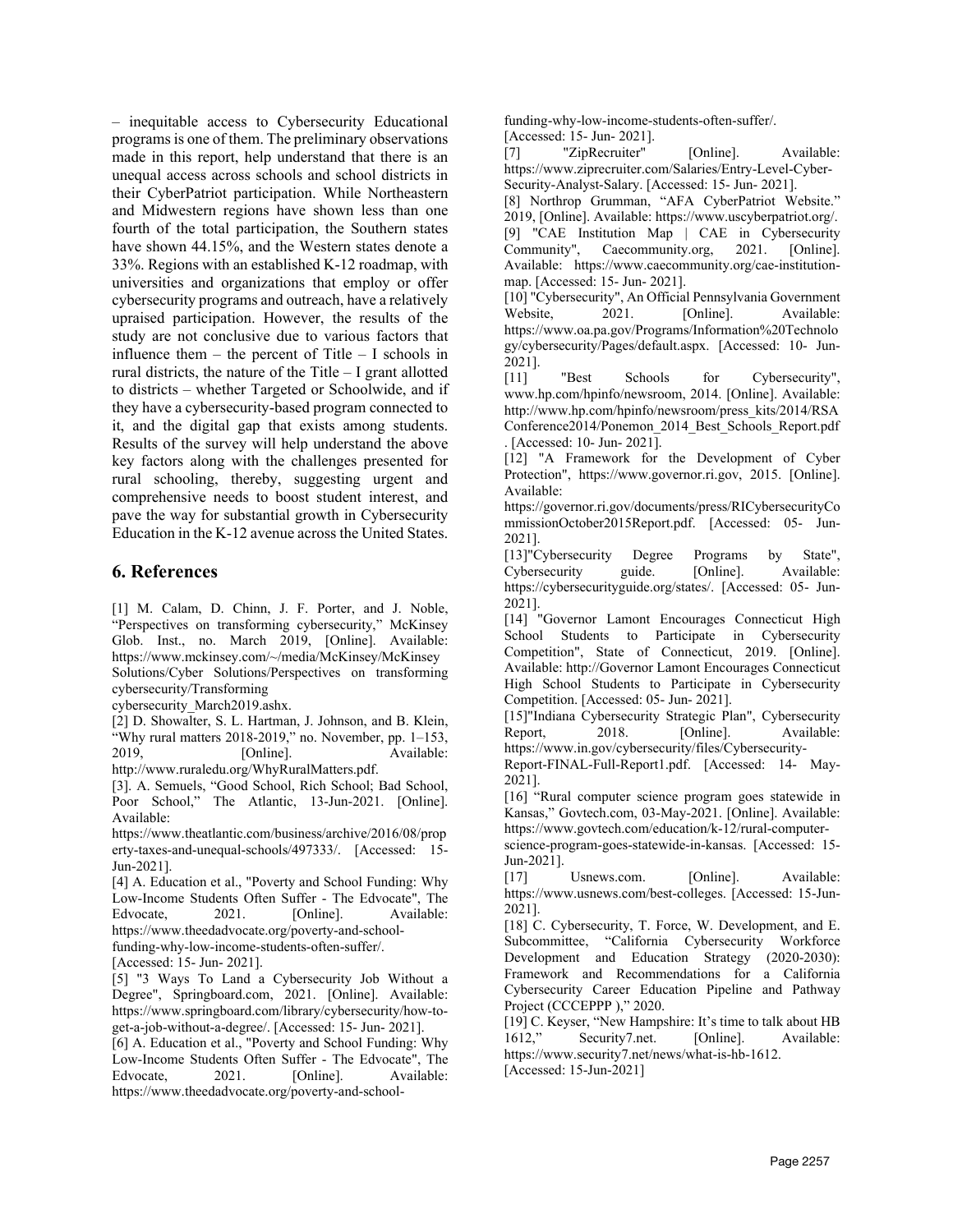### **APPENDIX**

#### **Survey: Towards an Equitable Access to Cybersecurity Education in the United States**

 Welcome to the research study! We are interested in understanding the Inequitable Access to Cybersecurity Education across schools in the United States. You will be presented with information relevant to the same and asked to answer some questions about it. Please be assured that your responses will be kept completely confidential.

 Your participation in this survey is voluntary. You may refuse to take part in the research or exit the survey at any time without penalty. You are free to decline to answer any question you do not wish to answer for any reason. The study should take you 2 - 5 minutes to complete. You will receive no direct benefits from participating in this research study. However, your responses may help us learn more about the various factors and detriments that contribute to understanding the broad spectrum of access to Cybersecurity Educational resources across the United States.

 Our research records will not be released without your consent unless required by law or a court order. Your records may be viewed by the Institutional Review Board, but the confidentiality of your records will be protected to the extent permitted by law. The data resulting from your participation may be used in publications and/or presentations but your identity will not be disclosed.

 There are no foreseeable risks involved in participating in this study other than those encountered in day-to-day life. Your survey answers will be sent to a link at Qualtrics where data will be stored in a password protected electronic format. Qualtrics does not collect any identifying information such as your name, email address, or IP address. Your responses will remain anonymous. No one will be able to identify you or your answers, and no one will know whether you participated in the survey. If you would like to contact the Principal Investigator in the study to discuss this research, please e-mail Johanna Jacob at johanna.jacob@utsa.edu. This research is being overseen by an Institutional Review Board ("IRB"). You may also talk to them at IRB@utsa.edu if you have questions regarding your rights as a research participant or other questions, concerns, or complaints.

 By clicking the button below, you acknowledge that your participation in the study is voluntary, you are 18 years of age, and that you are aware that you may choose to terminate your participation in the study at any time and for any reason. Please note that this survey will be best displayed on a laptop or desktop computer. Some features may be less compatible for use on a mobile device.

- I consent, begin the study
- I do not consent, I do not wish to participate

Q1 In which state do you currently reside?

Q2 In which of the following categories do you identify yourself?

- Teacher
- Mentor
- Administrator
- Other

Q3 In which of the following categories do you work?

- Public School/District
- Private School/Network
- Other

Q4 What is the name of your school?

Q5 In which of the following categories would you best describe your district based on the economic advantages presented to the student population?

- Upper
- Middle
- Lower

Q6 The population size of your community is in one of the following ranges,

- $100 500$
- $500 1000$
- $\bullet$  1000 10000
- $\bullet$  10,000 100,000
- $\bullet$  100,000 500,000
- $\bullet$  500,000 1,000,000
- Above 1,000,000

Q7 Does your school participate in the Title - 1 program?

- Yes
- No

Q8 If you answered "No" to the previous question, is your school eligible to participate in the Title - 1 program?

- Yes
- No
- I do not know

Q9 Does your school participate in CyberPatriot - The National Youth Cyber Education Program?

• Yes